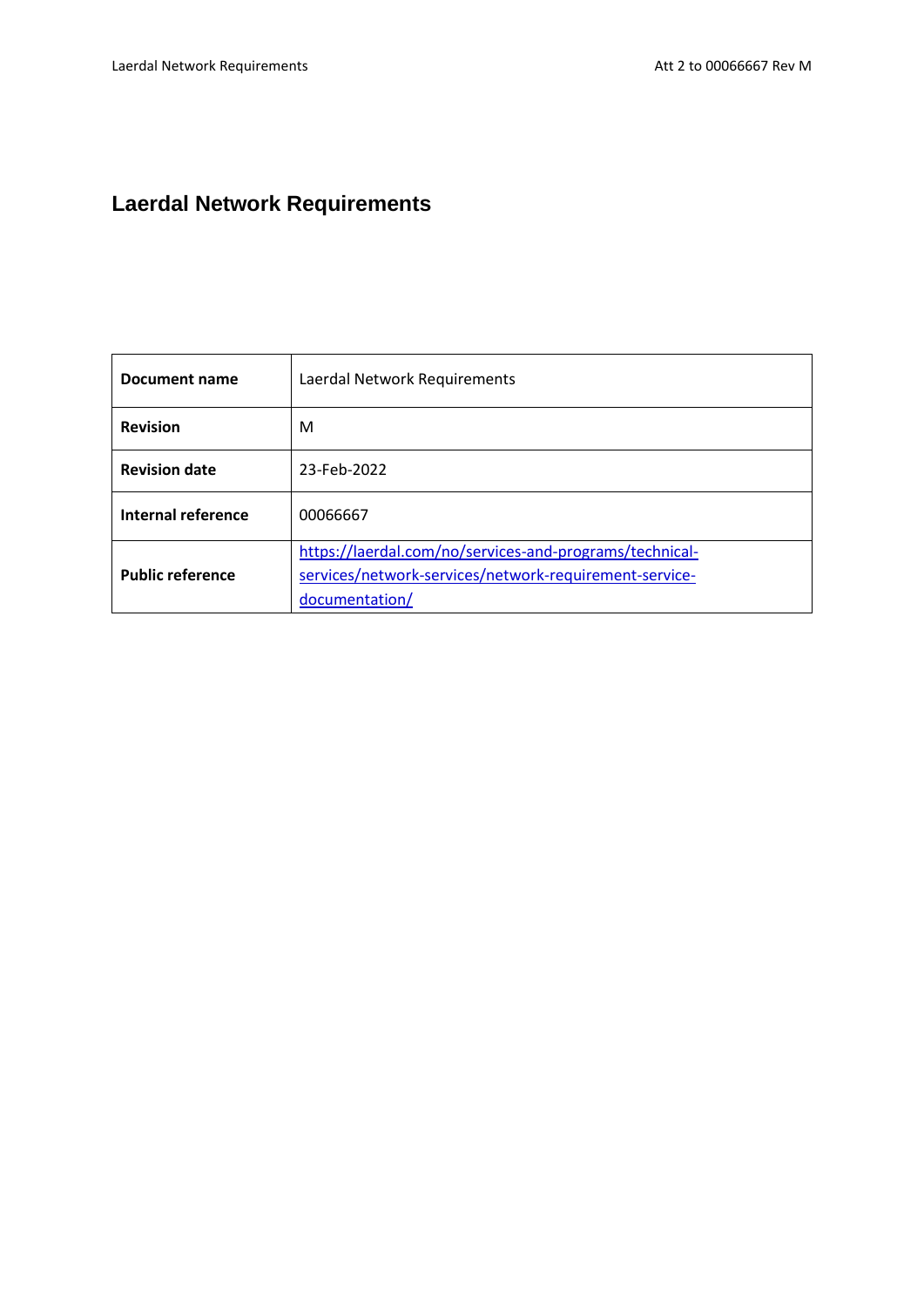| 1              |                   |  |
|----------------|-------------------|--|
|                | 1.1               |  |
| $\overline{2}$ |                   |  |
| 3              |                   |  |
|                | 3.1<br>3.2<br>3.3 |  |
|                | 3.3.1             |  |
|                | 3.3.2             |  |
| 4              |                   |  |
| 5              |                   |  |
|                | 5.1               |  |
|                | 5.1.1             |  |
|                | 5.1.2             |  |
|                | 5.2               |  |
|                | 5.2.1             |  |
|                | 5.2.2             |  |
| 6              |                   |  |
|                | 6.1<br>6.2<br>6.3 |  |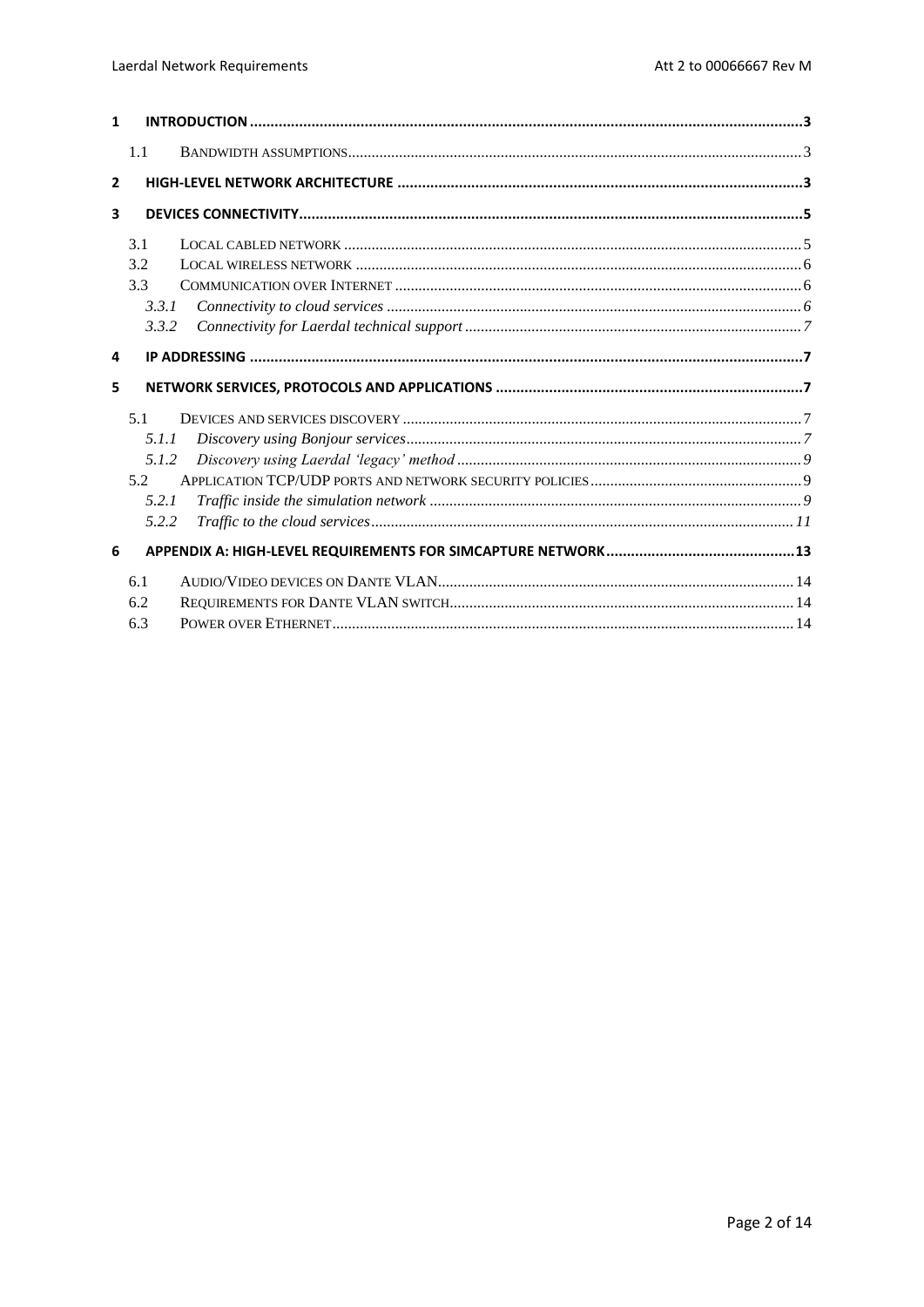# <span id="page-2-0"></span>**1 Introduction**

This document describes the main settings of the network environment required by Laerdal equipment to perform medical simulations. It includes the specifications of the network interfaces of Laerdal equipment.

A Laerdal Medical simulation session consists of medical procedures performed on a *manikin* patient (i.e., Laerdal human-looking computerized equipment) and analysis of the symptoms and results of the simulation on computers and tablet devices running other software components of Laerdal simulation ecosystem.

In addition, Audio/Video equipment and video processing software can be used to record, store and play simulation sessions for training and other educational purposes.

The manikins and the auxiliary simulation devices exchange data and commands over a local area network (LAN).

Short-range device communication and synchronization over Bluetooth technology is automatically configured and handled by the simulation devices.

In addition, Laerdal's products require a connection to Internet for software maintenance, security upgrades, telemetry reporting, use of other cloud services and remote technical support.

The remaining sections of the document discuss the architecture, interfaces, protocols, IP addressing, security policies and other settings of the network required by the Laerdal Medical simulations environment.

#### <span id="page-2-1"></span>**1.1 Bandwidth assumptions**

Laerdal devices require a minimum 1 Mbps bandwidth capacity across the network used for simulations. During different phases of application execution devices may produce peaks of traffic exceeding 1 Mbps.

Simulation setups using SimCapture, specifically with video, will demand higher bandwidth. Each SimCapture device requires a 1 Gbps connection over a cabled local-area network and a highspeed Internet connection.

# <span id="page-2-2"></span>**2 High-level network architecture**

Figure 1 shows the high-level architecture of a network which provides local and Internet connectivity for Laerdal simulation equipment. The simulation network is a separate subnet inside customer's enterprise network. Certain Laerdal simulation applications require access through the enterprise network over Internet to Laerdal cloud and third-party cloud services.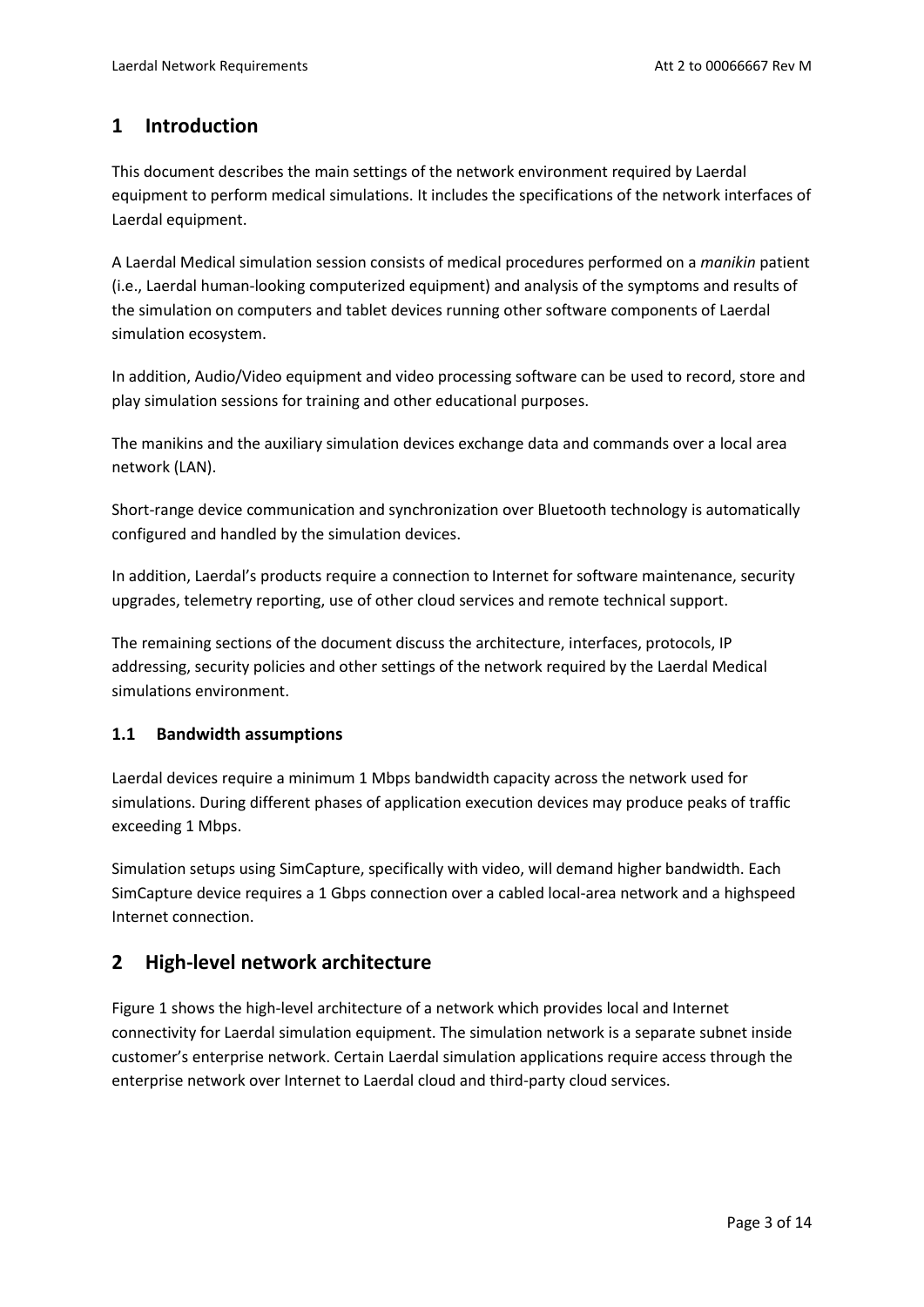

**Figure 1:** The high-level architecture of a simulation network

Possible architectures for the local-area network used to connect the simulation equipment are shown in the following drawings.



**Figure 2:** Architectures of the local simulation network

Page 4 of 14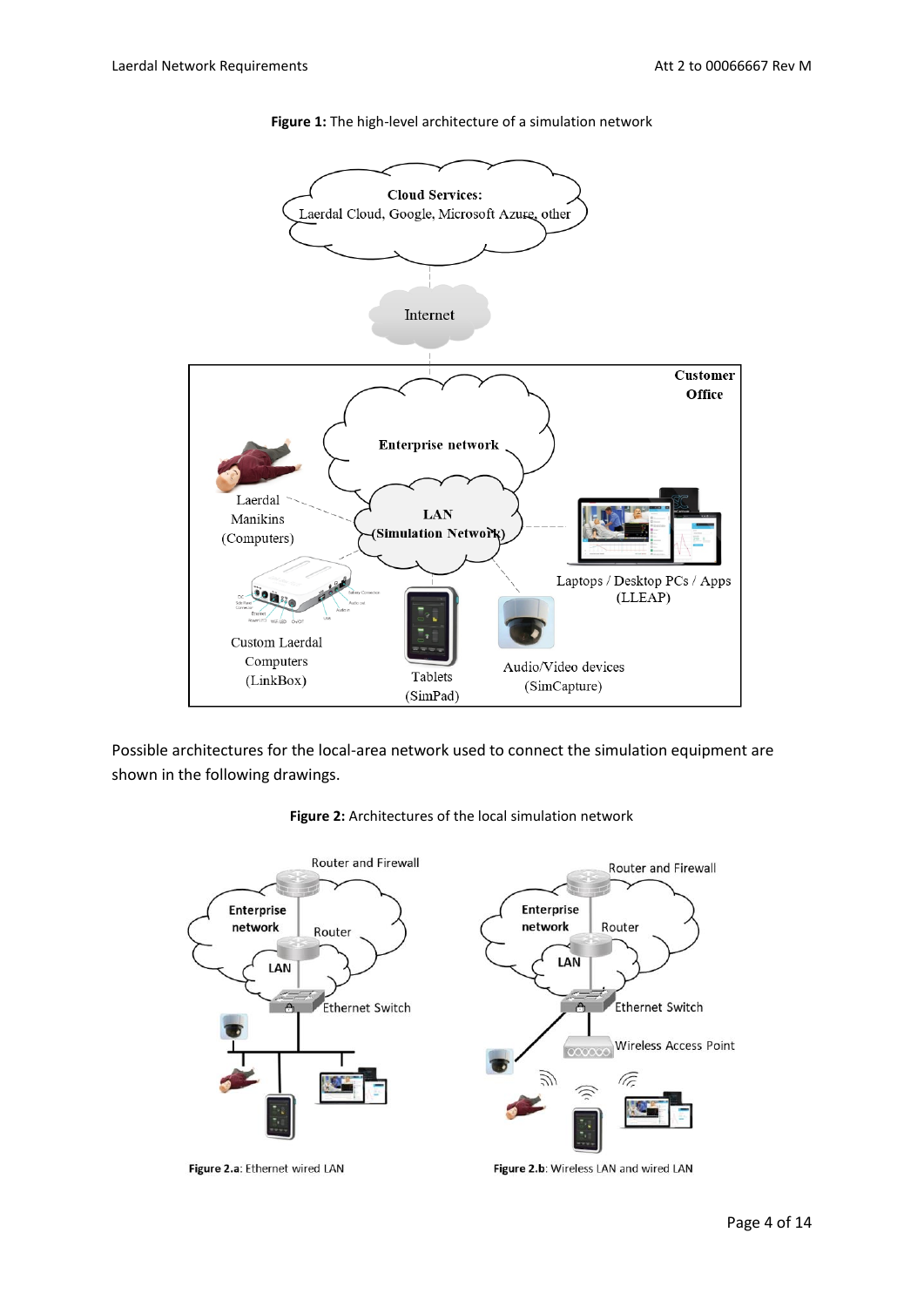All devices used in a simulation must be connected to the same subnetwork.

# <span id="page-4-0"></span>**3 Devices Connectivity**

#### <span id="page-4-1"></span>**3.1 Local cabled network**

The manikins and other Laerdal simulation devices are equipped with Ethernet network interface cards (NIC) which can be used to connect the devices to a local-area network switch or hub using minimum category 5 UTP (CAT5) copper cables.

Figure 3 shows the side panel found in several manikin devices which includes an Ethernet interface, a power on/off button and a power plug. The side panel provides external access to manikin's internal operating system (Windows or Linux) for network configuration and applications traffic.



**Figure 3:** Manikin's side panel with RJ45 port

The NIC interfaces of the simulation devices are compatible with 100BASE-TX standard and support maximum 100 Mbps. The interfaces are configured to automatically negotiate the speed and duplex mode settings.

The computers systems used for SimCapture have 1 Gbps interfaces (1000BASE-T).

If the enterprise network uses virtual LAN (VLAN) capability for optimization and flexibility, then all Laerdal equipment must be connected to network interfaces allocated to the same VLAN identifier (VLAN ID).

The following subset of Laerdal provided devices must always be connected to the network over UTP cables, not over wireless connections:

- Axis cameras;
- SimCapture nodes;
- Axis audio module;
- Axis Analog to IP Encoders
- Symetrix DSP;
- Stewart Amp;
- JTECH;
- Control/Debrief/Exam Workstations;
- SimCapture UltraPortable;
- ASL 5000.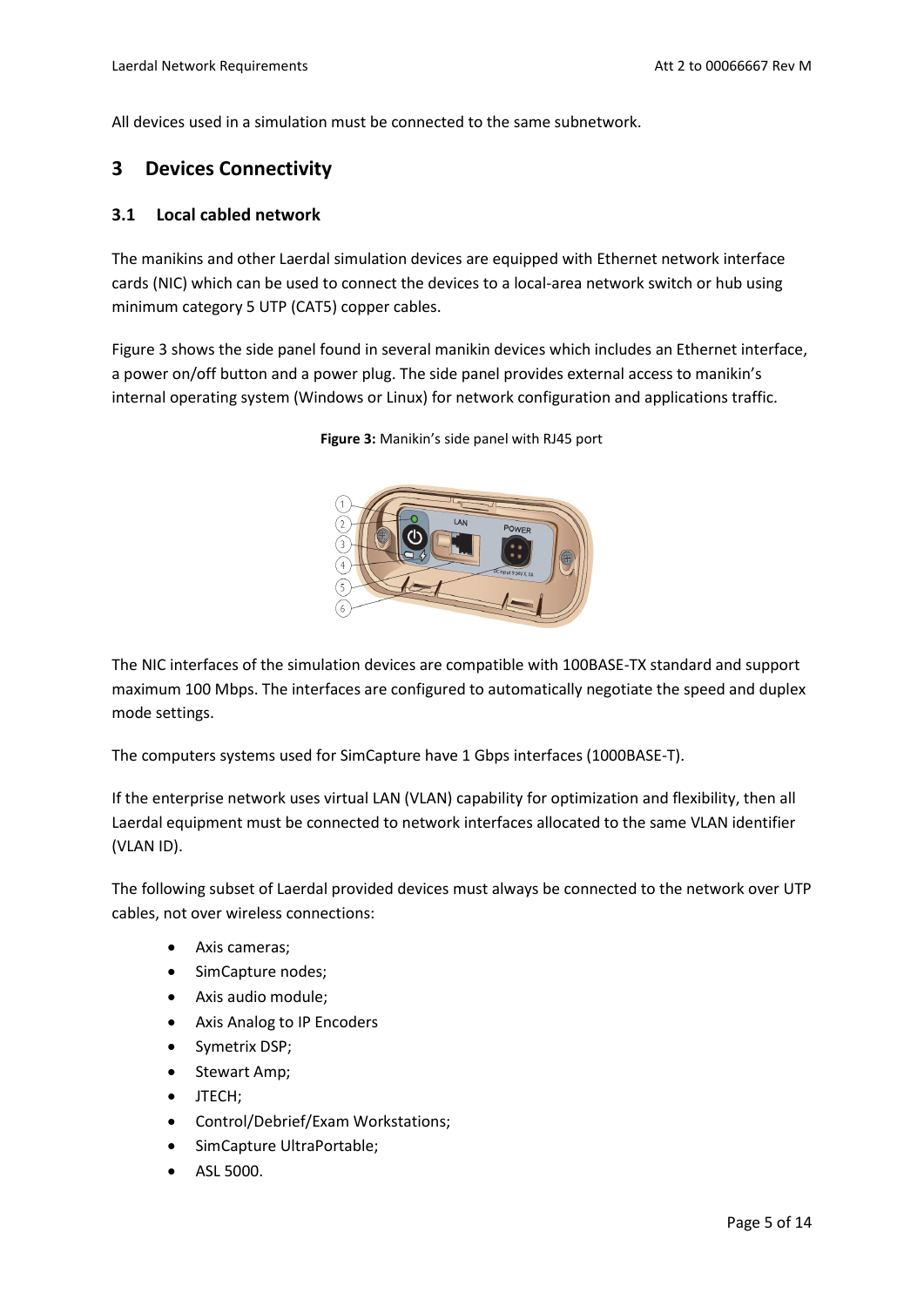#### <span id="page-5-0"></span>**3.2 Local wireless network**

Several Laerdal simulation devices can be connected to an enterprise network over wireless local-area networks (WLANs) as shown in Figure 2.b.

The WLAN devices used by Laerdal devices are compatible with the protocol specifications of the Wi-Fi standards (802.11).

The recommended topology for the Wi-Fi simulation network is the network infrastructure mode (i.e., BSS mode). In the Wi-Fi architecture Laerdal devices are clients of the Wi-Fi network.

Laerdal manikins have inside their torso installed a wireless communication equipment which can be configured locally over an RJ45 port connection. Dependent on the manikin model, these Wi-Fi network devices can be a router, a dongle or a built-in circuit module.

The following table lists the main features of the wireless devices used by Laerdal simulation equipment:

| Wi-Fi                                                                            | <b>Compatible Simulation Devices</b>                                                                                                |
|----------------------------------------------------------------------------------|-------------------------------------------------------------------------------------------------------------------------------------|
| 2.4-Ghz channels 1-11                                                            | All                                                                                                                                 |
| 5-Ghz channels 36, 40, 44, 48                                                    | All devices except: SimPad or LinkBox Classic based models<br>(Some devices may support additional 5-Ghz channels)                  |
| Release 4 (Wi-Fi 4, 802.11N)                                                     | SimPad Plus, LinkBox PLUS, SimBaby, SimNewB, Nursing Anne<br>Simulator, SimMan 3G with WRN500 router, Laerdal provided<br>computers |
| Release 5 (Wi-Fi 5, 802.11AC)                                                    | SimMan 3G model equipped with a Wi-Fi dongle<br>(LM Technologies dongle)                                                            |
| WPA-2 Personal or Enterprise <sup>1</sup> Encryption with<br>user authentication | All. Some older manikin models require a hardware upgrade.                                                                          |

#### <span id="page-5-1"></span>**3.3 Communication over Internet**

#### <span id="page-5-2"></span>**3.3.1 Connectivity to cloud services**

The simulation network should be connected to Internet for device and application communication with cloud services.

<sup>&</sup>lt;sup>1</sup> Requires LLEAP or SimPad PLUS using software version 7.3.0 or newer.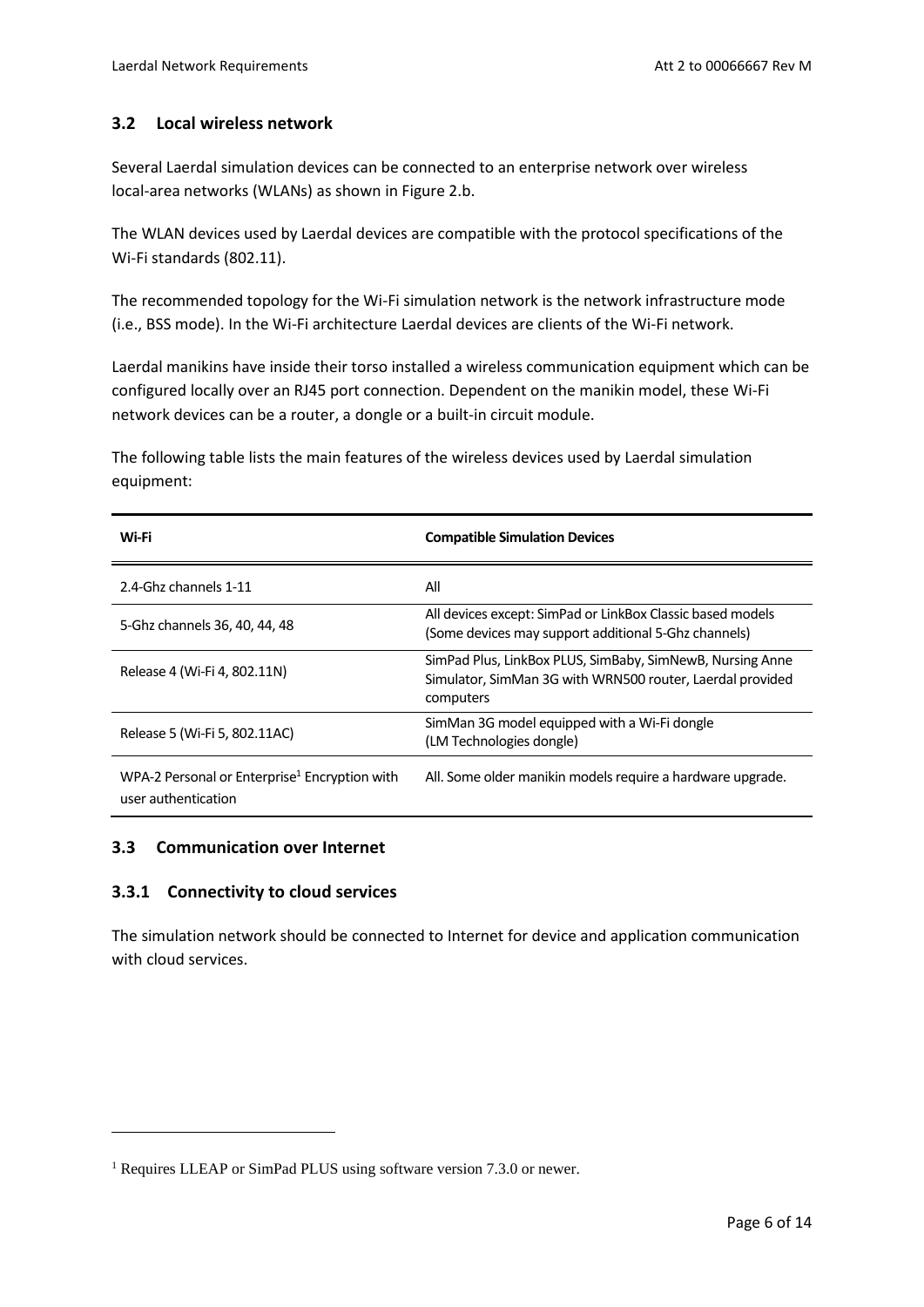## <span id="page-6-0"></span>**3.3.2 Connectivity for Laerdal technical support**

For technical support, the enterprise customer shall provide VPN access to the simulation network and to the network used by the Audio/Video (AV) simulation equipment. The simulation network shall be configured as per the requirements described in this document.

The VPN connection for the Audio/Video network must have an IP address in the same subnet with the AV equipment (i.e., "Dante VLAN" described in chapter [6](#page-12-0) of this document).

# <span id="page-6-1"></span>**4 IP addressing**

The Laerdal devices used in simulations must be assigned private IPv4 addresses. All allocated IP addresses must belong to the same subnet range to facilitate device discovery and stability of the simulation session.

The following range of IP addresses which are used internally by Laerdal manikins should not be used in the simulation network (wired or wireless): 192.168.168.\*.

The allocation of the IP addresses should be performed by an enterprise DHCP server, which should reserve permanently the addresses to the simulation devices.

The Audio/Video equipment related to SimCapture must be allocated static IP addresses.

## <span id="page-6-2"></span>**5 Network services, protocols and applications**

#### <span id="page-6-3"></span>**5.1 Devices and services discovery**

Laerdal applications use Bonjour services (multicast Domain Name Services – mDNS – and DNS Service Discovery – DNS-SD) and a proprietary method (named hereafter 'Legacy') to discover manikins, simulation devices, services and other computers connected over the simulation network.

The Bonjour services must be enabled in the enterprise network devices (wireless routers, wired routers, firewalls, any network devices used in the simulation network which block the Bonjour services).

Laerdal Learning Application (LLEAP) can use both methods for device discovery - Bonjour and 'Legacy'. Only Bonjour is supported for the discovery of Laerdal LinkBox devices while only Legacy is supported for updating SimMan3G simulators.

#### <span id="page-6-4"></span>**5.1.1 Discovery using Bonjour services**

LLEAP application uses mDNS and DNS-SD to publish and discover services over the network. These service discovery technologies are known under different names based on their implementation name: Apple Bonjour, Avahi, zero-configuration networking or zeroconf.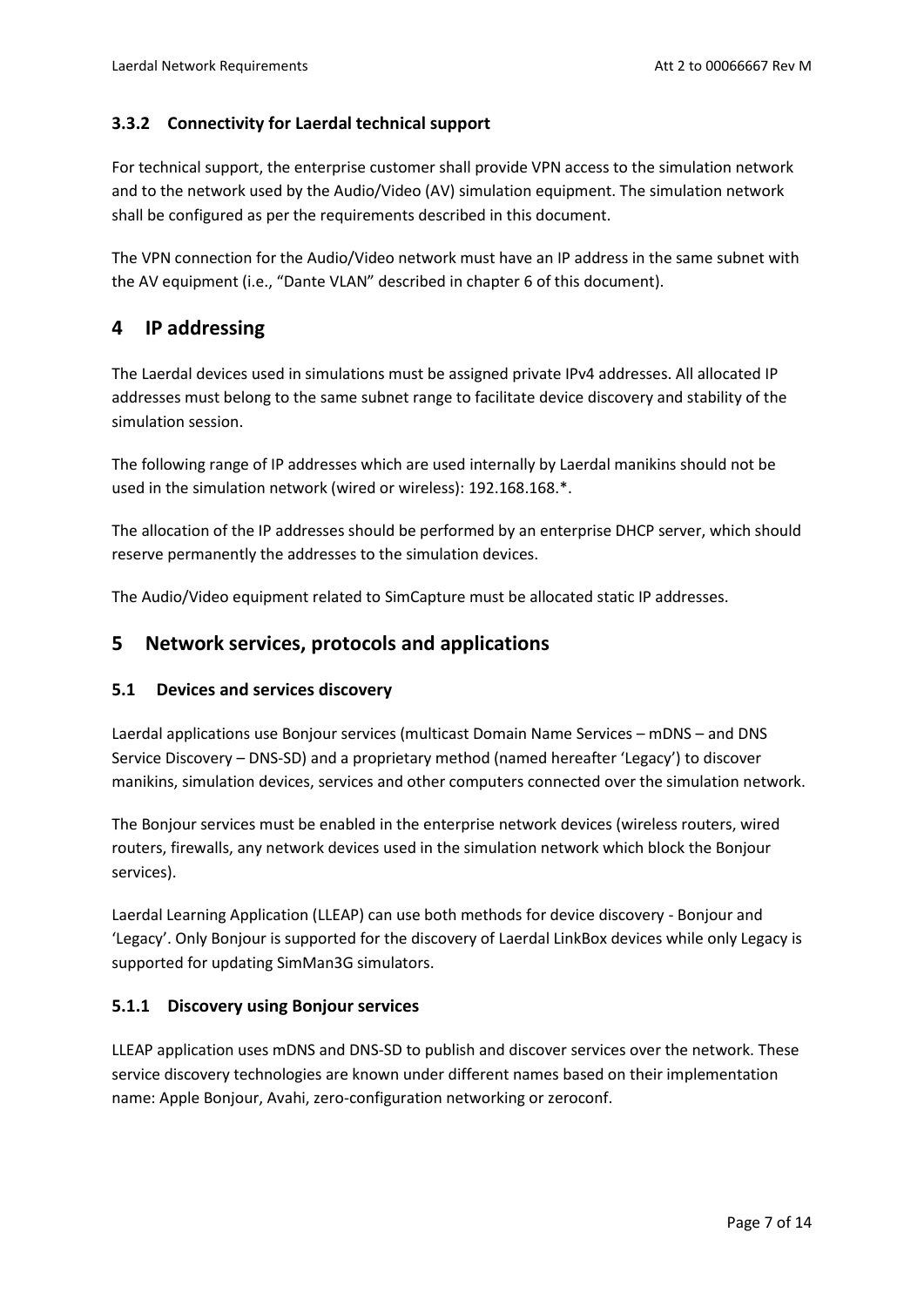Bonjour sends mDNS messages as multicast UDP packets to IPv4 address 224.0.0.251 using UDP port 5353. Each device uses Bonjour to publish its relevant information using a predefined service name which allow other devices (clients) to discover them.

The following table lists the Bonjour service names defined by Laerdal for LLEAP, SimPad and LinkBox devices.

| <b>Device/Application</b><br>Service name     |                                       | <b>Description</b>                                                                                                                                                                                                  |  |
|-----------------------------------------------|---------------------------------------|---------------------------------------------------------------------------------------------------------------------------------------------------------------------------------------------------------------------|--|
| SimPad Link Box<br>_simbridge._tcp            |                                       | Used by LLEAP to connect to Link Box                                                                                                                                                                                |  |
| SimPad Link Box<br>_simmonitor._tcp           |                                       | Used by Patient Monitors to connect to Link Box when<br>running on SimPad                                                                                                                                           |  |
| _simlink._tcp                                 | SimPad Link Box                       | Used by SimPad to connect to Link Box                                                                                                                                                                               |  |
| <b>LLEAP Simulation Engine</b><br>_simse._tcp |                                       | Used by LLEAP and Patient Monitor to connect to a<br>Simulation Engine (SE).<br>SimMan 3G manikins run the SE in the manikin itself.<br>For all other manikins, the SE runs on the PC running<br>LLEAP application. |  |
| _simvca._tcp                                  | Voice Conference Application<br>(VCA) | Used by VCA to connect to another VCA, typically<br>running inside a 3G family simulator, but also on a PC<br>running with a LinkBox type simulator                                                                 |  |
| _simventures._tcp                             | SimView/Session Viewer                | Used by LLEAP and SimPad to connect to a SimView<br>Server or Session Viewer                                                                                                                                        |  |
| _http._tcp                                    | Screen Capture                        | Used by SimView Server or Session Viewer to connect<br>to a screen capture service                                                                                                                                  |  |
| _workstation._tcp                             | SimPad update service                 | Used by LLEAP to update software on SimPad                                                                                                                                                                          |  |
| _ssh._tcp                                     | LLEAP/SimPad Link Box<br>update       | Used to update SimPad and Link Box                                                                                                                                                                                  |  |
| lleaphost. tcp                                | LLEAP PC (IA, PM)                     | Used to configure PCs                                                                                                                                                                                               |  |
| _ctgserver._tcp                               | SimMom<br>LLEAP PC (IA, PM)           | Used to find the server for Cardiotocography curves                                                                                                                                                                 |  |
| _lleapsimupdate._tcp                          | SimMan3G-family                       | Used to find the SimMan3G manikin update service                                                                                                                                                                    |  |

Note that, for certain network equipment manufacturers, the above service names must be added, configured and enabled in the network devices following the instructions included in the vendor manuals. Different equipment vendors require different procedures and settings to define the Bonjour service names.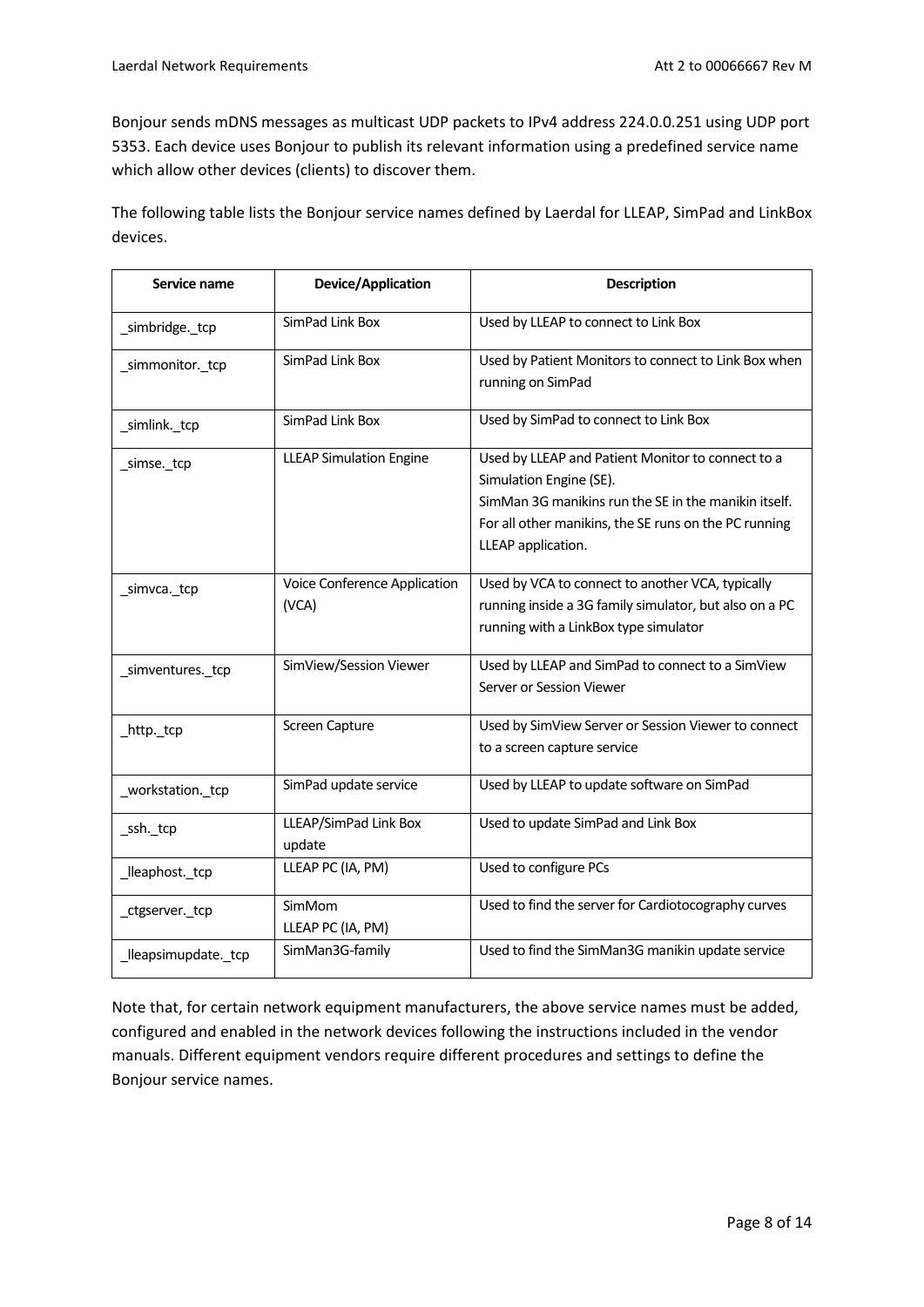## <span id="page-8-0"></span>**5.1.2 Discovery using Laerdal 'legacy' method**

The LLEAP, Ingmar Lung and VitalsBridge systems use broadcast and multicast UDP for device discovery. Legacy discovery is required to update SimMan3G simulators.

#### <span id="page-8-1"></span>**5.2 Application TCP/UDP ports and network security policies**

This section describes the protocols and the ports used by Laerdal simulation devices which must be considered when implementing the security policies in the enterprise network.

The main protocols used by Laerdal systems inside the simulation network are IP, TCP, UDP, IGMP, NBNS, DHCP, DNS, SMTP, RTSP, SSH, WebRTC, HTTP and HTTPS.

The traffic generated by Laerdal devices flows within and between two main network zones as shown in Figure 4.



**Figure 4:** Traffic flow zones

The security control measures (access control lists, ACLs, and firewall filtering) implemented in the network equipment in Zone 1 and Zone 2 shall not restrict the traffic flows and shall not block the TCP/UDP ports used by the simulation devices and applications.

Sections [5.2.1](#page-8-2) and [5.2.2](#page-10-0) describe the ports used by Laerdal devices and applications inside Zone 1 and between the two zones, respectively.

## <span id="page-8-2"></span>**5.2.1 Traffic inside the simulation network**

The following table describes the ports used by Laerdal applications inside Zone 1 (that is Zone 1 to Zone 1 traffic).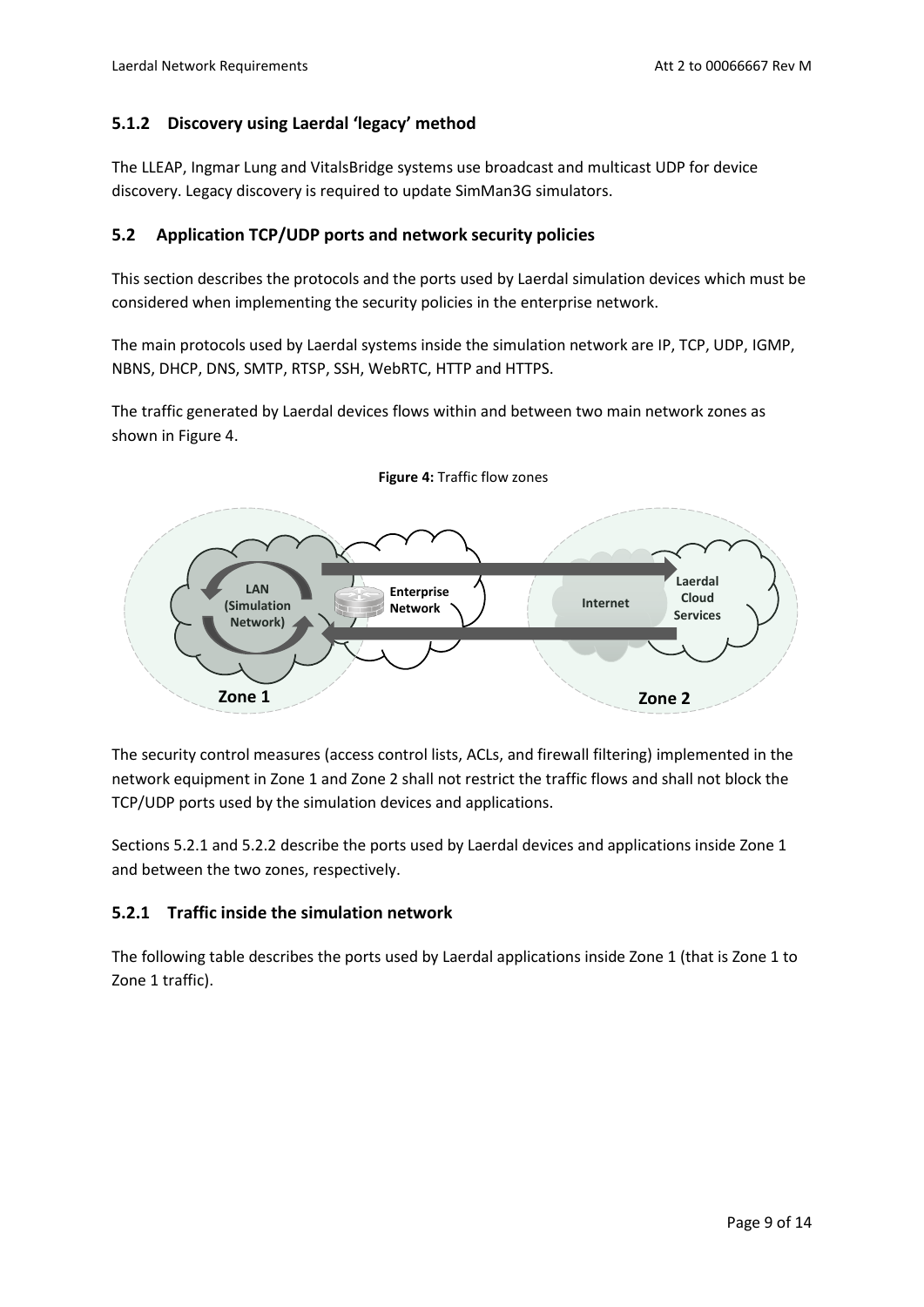| Protocol   | <b>Ports</b> | <b>Devices</b>                                                                                         | <b>Description</b>                                                                                                       |
|------------|--------------|--------------------------------------------------------------------------------------------------------|--------------------------------------------------------------------------------------------------------------------------|
| <b>TCP</b> | 22           | SimPad, LinkBox,<br>Client PC <sup>2</sup>                                                             | Rsync, WinSCP and sFTP used to transfer files to<br>and from the client and the manikin                                  |
| <b>TCP</b> | 80           | SimMan3G simulators<br>SimView<br>SimCapture On-Premise                                                |                                                                                                                          |
| <b>TCP</b> | 443          | SimView<br>SimCapture On-Premise<br>SimCapture Cloud                                                   | Web application access via a browser<br>Local automated health checks internally and<br>outgoing communication           |
| <b>TCP</b> | 554          | SimCapture On-Premise<br>SimCapture Cloud                                                              | Internal Audio and Video communication between<br>the                                                                    |
| <b>TCP</b> | 1935         | SimCapture On-Premise                                                                                  | Legacy Flash Streaming (obsolete as of January<br>2021)                                                                  |
| <b>TCP</b> | 2000-2001    | SimPad<br>Resusci Anne Plus                                                                            | Serial data communication of the ventilation and<br>compression performed on the manikin used to<br>calculate QCPR score |
| <b>TCP</b> | 2813         | SimCapture On-Premise                                                                                  | For use with the OSCE SimCapture CCM Exam<br>System                                                                      |
| <b>TCP</b> | 3389         | SimMan3G<br>SimCapture                                                                                 | Remote Desktop                                                                                                           |
| <b>UDP</b> | 3478         | SimCapture Cloud                                                                                       | WebRTC signaling for live videos for outgoing<br>internet access and between subnets                                     |
| <b>UDP</b> | 5353         | All                                                                                                    | Bonjour / mDNS / DNS-SD, zeroconf discovery<br>Udp://224.0.0.251:5353                                                    |
| <b>TCP</b> | 5671         | Client PC                                                                                              | Data Analytics                                                                                                           |
| <b>UDP</b> | 6681-6682    | SimMan3G simulators<br>Client PC<br>Debrief PC<br>SimView<br>SimCapture Cloud<br>SimCapture On-Premise | For the Patient Monitor Remote Screen Capture<br>Software                                                                |
| <b>UDP</b> | 6797-6798    | SimMan3G-family<br>Client PC                                                                           | Used by Laerdal 'legacy' discovery as described in<br>section 5.1.2                                                      |

<sup>&</sup>lt;sup>2</sup> Client PCs are computers or laptops running simulation components of the Laerdal Learning Application (LLEAP) such as: Patient Monitor, Simulator Firmware and Network Wizard, Debrief Application.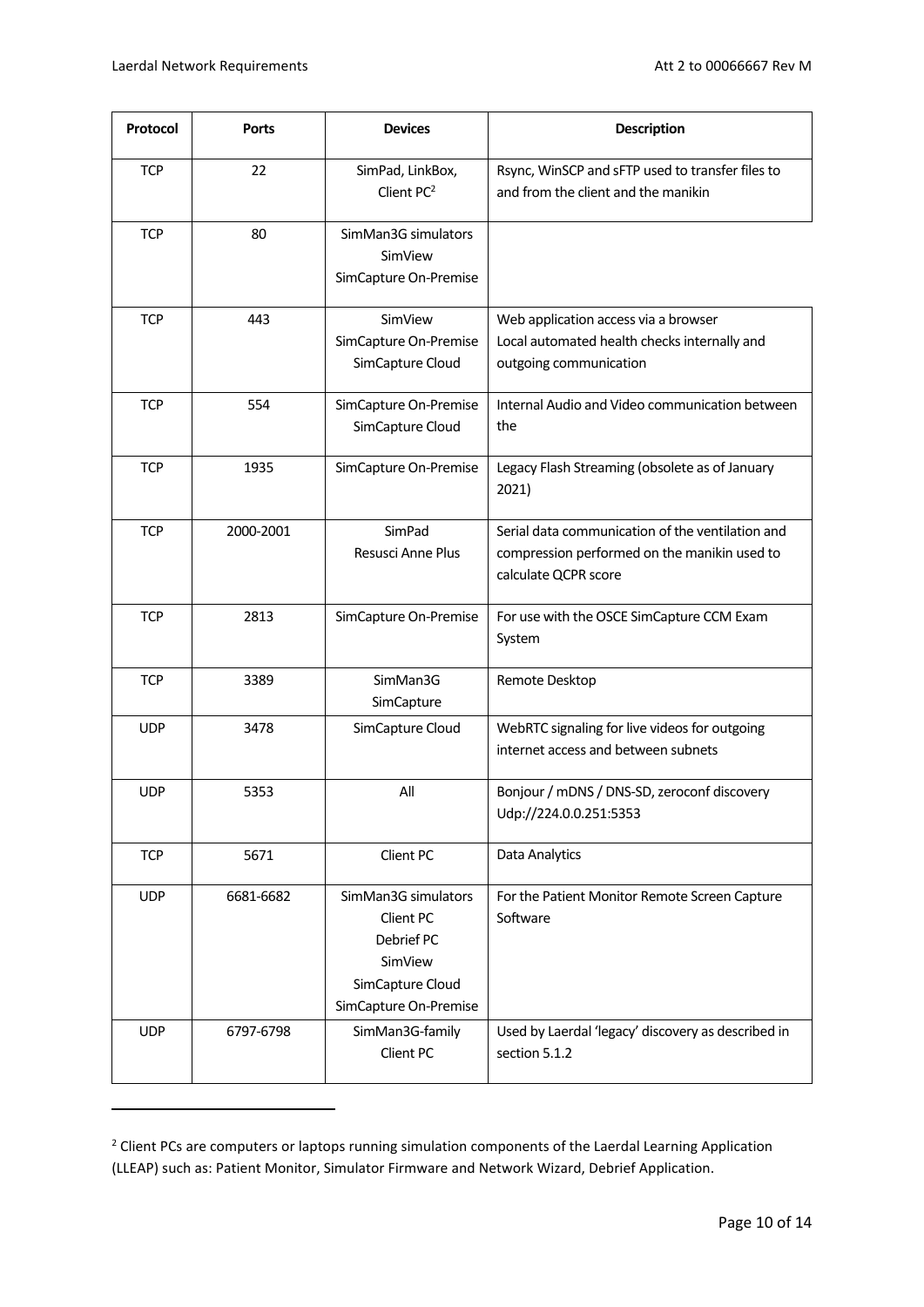| Protocol                | <b>Ports</b> | <b>Devices</b>                                                                                                               | <b>Description</b>                                                                                                                    |
|-------------------------|--------------|------------------------------------------------------------------------------------------------------------------------------|---------------------------------------------------------------------------------------------------------------------------------------|
| <b>UDP</b>              | 7557-7558    | Linkbox simulators                                                                                                           | Laerdal VS params and unified params<br>Build on protocol buffers message subscription<br>service                                     |
| <b>UDP</b>              | 8935         | SimCapture On-Premise                                                                                                        | Live WebRTC Viewing                                                                                                                   |
| <b>TCP</b>              | 9897         | SimMan3G-family                                                                                                              | Configuration of SimMan 3G simulator                                                                                                  |
| <b>TCP</b>              | 9898         | Simulator PC<br>Client PC                                                                                                    | Voice conferencing control                                                                                                            |
| <b>UDP</b><br>multicast | 11000-11006  | Simulator PC<br>Voice conferencing. Binary data stream of data<br>Client PC<br>using OPUS encoder/decoder<br>SimPad, LinkBox |                                                                                                                                       |
| <b>UPD</b><br>broadcast | 13000        | Simulator PC<br>Client PC                                                                                                    | Legacy alive data                                                                                                                     |
| <b>TCP</b>              | 14997        | Client PC<br>VitalsBridge                                                                                                    | VitalsBridge Communication                                                                                                            |
| <b>UDP</b>              | 14998        | Client PC<br>VitalsBridge                                                                                                    | VitalsBridge advertising                                                                                                              |
| <b>UDP</b><br>multicast | 15000-15007  | Simulator PC<br>Client PC                                                                                                    | Alive data                                                                                                                            |
| <b>TCP</b>              | 15020-15024  | LinkBox, SimPad<br>Simulator PC<br>Client PC                                                                                 | Configuration and control, file transfer. Used to<br>communicate with Patient Monitor application<br>using webservice (wsdl) protocol |
| <b>TCP</b>              | 15029        | Simulator PC<br>Client PC                                                                                                    | Computers used in simulation                                                                                                          |
| <b>UDP</b>              | 15030-15033  | Simulator PC<br>Client PC                                                                                                    | CTG server stream for SimMom                                                                                                          |
| TCP, UDP                | 21935        | SimCapture On-Premise<br>SimCapture Cloud                                                                                    | Live WebRTC Viewing                                                                                                                   |
| <b>UDP</b>              | 54915, 52734 | Client PC<br>ASL 5000 device discovery<br>ASL5000                                                                            |                                                                                                                                       |
| <b>TCP</b>              | 55195, 52719 | Client PC<br>ASL5000                                                                                                         | ASL 5000 device control and data                                                                                                      |

#### <span id="page-10-0"></span>**5.2.2 Traffic to the cloud services**

The following table describes the ports used by Laerdal devices and applications transferring traffic between Zone 1 to Zone 2.

The ports listed in this table shall be outbound open in the security devices sitting on the communication path from Zone 1 to Zone 2.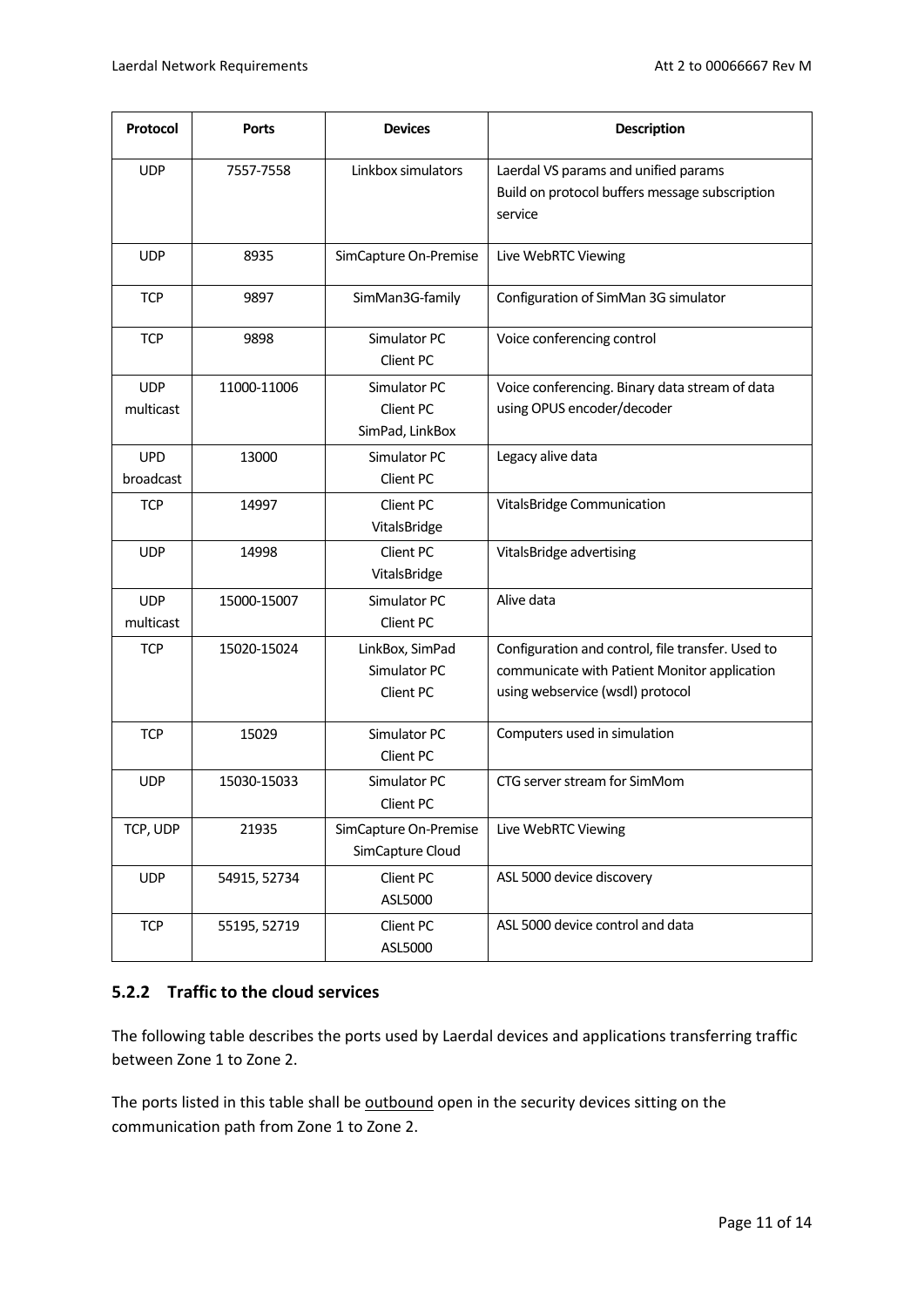| Protocol   | <b>Ports</b> | <b>Target URL</b>                | <b>Function</b>                                                                                                                                                                                                                      | Data                                                                                           |
|------------|--------------|----------------------------------|--------------------------------------------------------------------------------------------------------------------------------------------------------------------------------------------------------------------------------------|------------------------------------------------------------------------------------------------|
| <b>TCP</b> | 443          | *.laerdal.com                    | Online activations of licenses<br>and Laerdal products. It is<br>required by Laerdal products<br>to work.<br>Software updates for Laerdal<br>products downloaded<br>manually.                                                        | License keys<br>information - REST api<br>Installation files for<br>miscellaneous<br>products. |
| <b>TCP</b> | 80,          | cdn.laerdal.com                  | Software updates for LLEAP                                                                                                                                                                                                           | Installation files /                                                                           |
|            | 443          | laerdalcdn.blob.core.windows.net | and SimPad. Detection of<br>needed software updates.                                                                                                                                                                                 | executables for<br>Windows and Linux                                                           |
| <b>TCP</b> | 80,<br>443   | scenariocloud.laerdal.com        | Online Laerdal Scenario Cloud<br>synchronization                                                                                                                                                                                     | Zip-archives containing<br>xml and media files                                                 |
| <b>TCP</b> | 443          | laerdalmedicalb2c.b2clogin.com   | Laerdal Active Directory B2C<br>login                                                                                                                                                                                                | Verification of user<br>credentials                                                            |
| <b>TCP</b> | 443          | gigya.com                        | Identity management required<br>for Laerdal cloud services<br>(Scenario Cloud, Laerdal<br>Connect)                                                                                                                                   | Verification of user<br>credentials                                                            |
| <b>TCP</b> | 443          | api.ipify.org                    | IoT external lookup, LLEAP and<br>SimPad                                                                                                                                                                                             | <b>URL Redirects &amp;</b><br>Lookup of geolocation<br>data about users.                       |
| <b>TCP</b> | 25           | smtp.gmail.com                   | LLEAP and SimPad feedback<br>forms, errors reporting and log<br>files for debugging. Users can<br>trigger an e-mail to be sent to<br>Laerdal with crash logs and<br>other forensic information for<br>troubleshooting system errors. | E-mail                                                                                         |
| <b>TCP</b> | 443          | *.teamviewer.com                 | Remote desktop application<br>used for remote support. Must<br>be initialized by user on the<br>local computer.                                                                                                                      | See<br>www.teamViewer.com                                                                      |
| <b>TCP</b> | 443          | *.simcapture.com                 | SimCapture Cloud debriefing<br>and video recording services                                                                                                                                                                          | Video streams, debrief<br>data (zip archive<br>containing xml, media,<br>and other files)      |
| <b>TCP</b> | 443          | *.amazonaws.com                  | SimCapture uploading of the<br>recorded video files                                                                                                                                                                                  | Video files recorded on<br>the local SimCapture<br>Node/Server                                 |
| <b>TCP</b> | 80,<br>443   | *.SonoSim.com                    | LLEAP software updates and<br>content for SonoSim<br>Ultrasound simulator                                                                                                                                                            | Windows installation<br>files + content in the                                                 |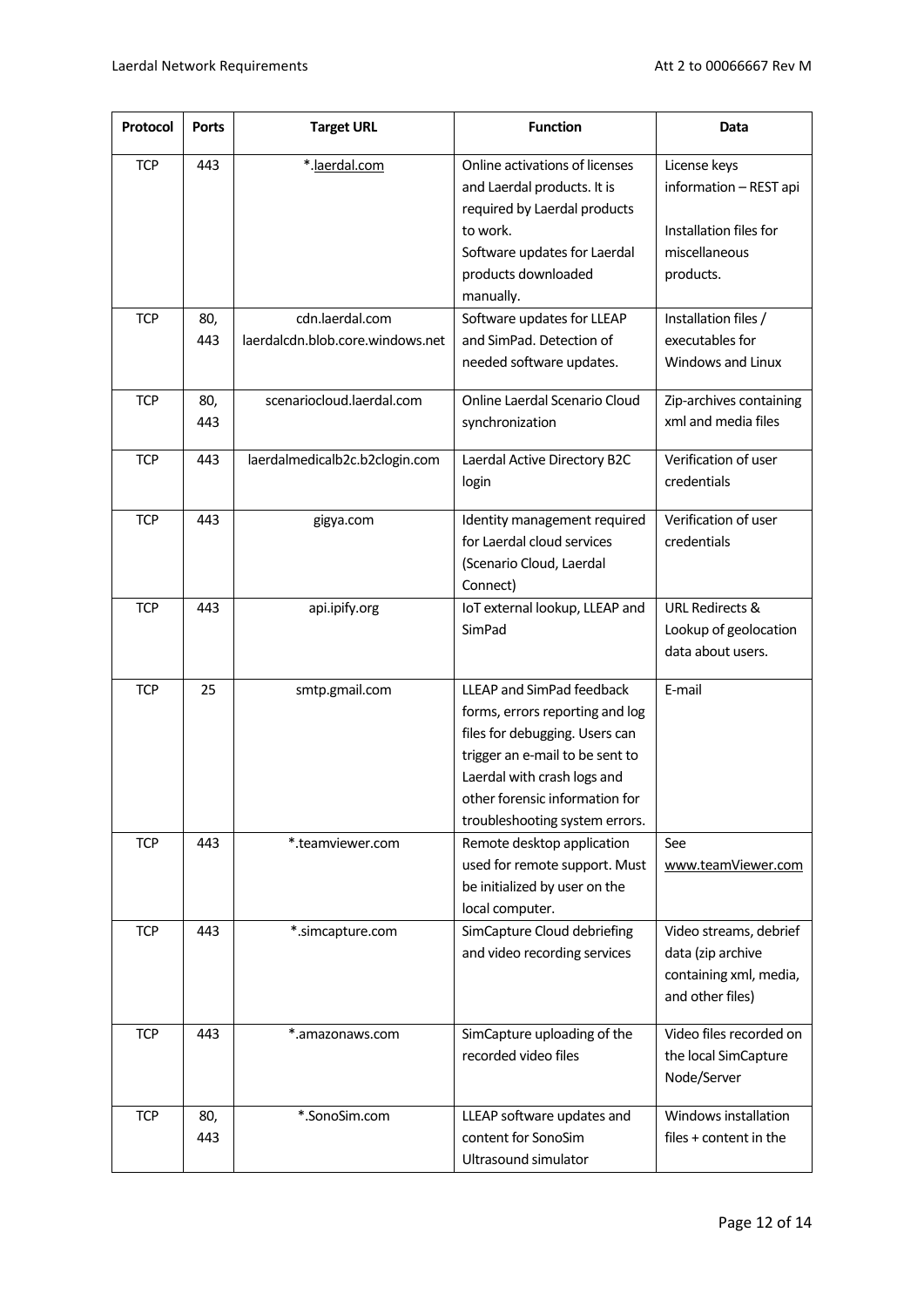| Protocol   | <b>Ports</b> | <b>Target URL</b>                                                                               | <b>Function</b>                                                                                                                                                                                           | <b>Data</b>                                                         |
|------------|--------------|-------------------------------------------------------------------------------------------------|-----------------------------------------------------------------------------------------------------------------------------------------------------------------------------------------------------------|---------------------------------------------------------------------|
|            |              |                                                                                                 |                                                                                                                                                                                                           | form of multimedia<br>files.                                        |
| <b>TCP</b> | 443          | SonoSim.auth0.com                                                                               | <b>LLEAP SonoSim Ultrasound</b><br>Simulator authentication<br>server                                                                                                                                     | Device (probe) ID to<br>authenticate use                            |
| <b>TCP</b> | 443          | LLEAP software updates for<br>update.VitalsBridge.com<br>VitalsBridge                           |                                                                                                                                                                                                           | Installation files /<br>executables                                 |
| <b>TCP</b> | 443          | www.ingmarmed.com                                                                               | LLEAP software updates for<br>Ingmar ASL 5000 ventilator                                                                                                                                                  | Windows installation<br>files / executables                         |
| <b>TCP</b> | 443          | *.googleapis.com<br>*.gstatic.com                                                               | Google Telemetry data<br>Anonymized data (no personal<br>information) used for<br>improving our products,<br>preventive maintenance etc.                                                                  | Telemetry data                                                      |
| <b>TCP</b> | 443          | applicationinsights.azure.com<br>applicationinsights.microsoft.com<br>services.visualstudio.com | LLEAP and SimPad, MS<br><b>Application Insight Telemetry</b><br>data. Anonymized data (no<br>personal information) used for<br>improving our products,<br>troubleshooting, preventive<br>maintenance etc. | Telemetry data                                                      |
| <b>TCP</b> | 443          | servicebus.windows.net                                                                          | Microsoft EventHub Telemetry<br>data. Anonymized data (no<br>personal information) used for<br>improving Laerdal products,<br>troubleshooting, preventive<br>maintenance etc.                             | Telemetry data                                                      |
| <b>UDP</b> | 3478         | *.amazonaws.com<br>*.simcapture.com                                                             | SimCapture Cloud                                                                                                                                                                                          | WebRTC signaling for<br>live videos for outgoing<br>internet access |

# <span id="page-12-0"></span>**6 Appendix A: High-level requirements for SimCapture network**

The network for the SimCapture Cloud with Advanced Audio Package and with either the Simulation Center control room or headphone station package uses a technology named Dante networking which should be configured on a separate virtual LAN network (Dante VLAN) which connects all Digital Signal Processors (DSP) and Dante amplifiers for real-time audio transmission without the need to run extra audio cabling. This network is used for paging also.

The communication path for audio services starts from the control station microphones and continues as follows: -> DSP -> in-room Dante amplifiers -> speaker. The DSP processes the analog microphone signal and transmits it over UDP to the amplifiers, which then sends the amplified analog signal to the speakers.